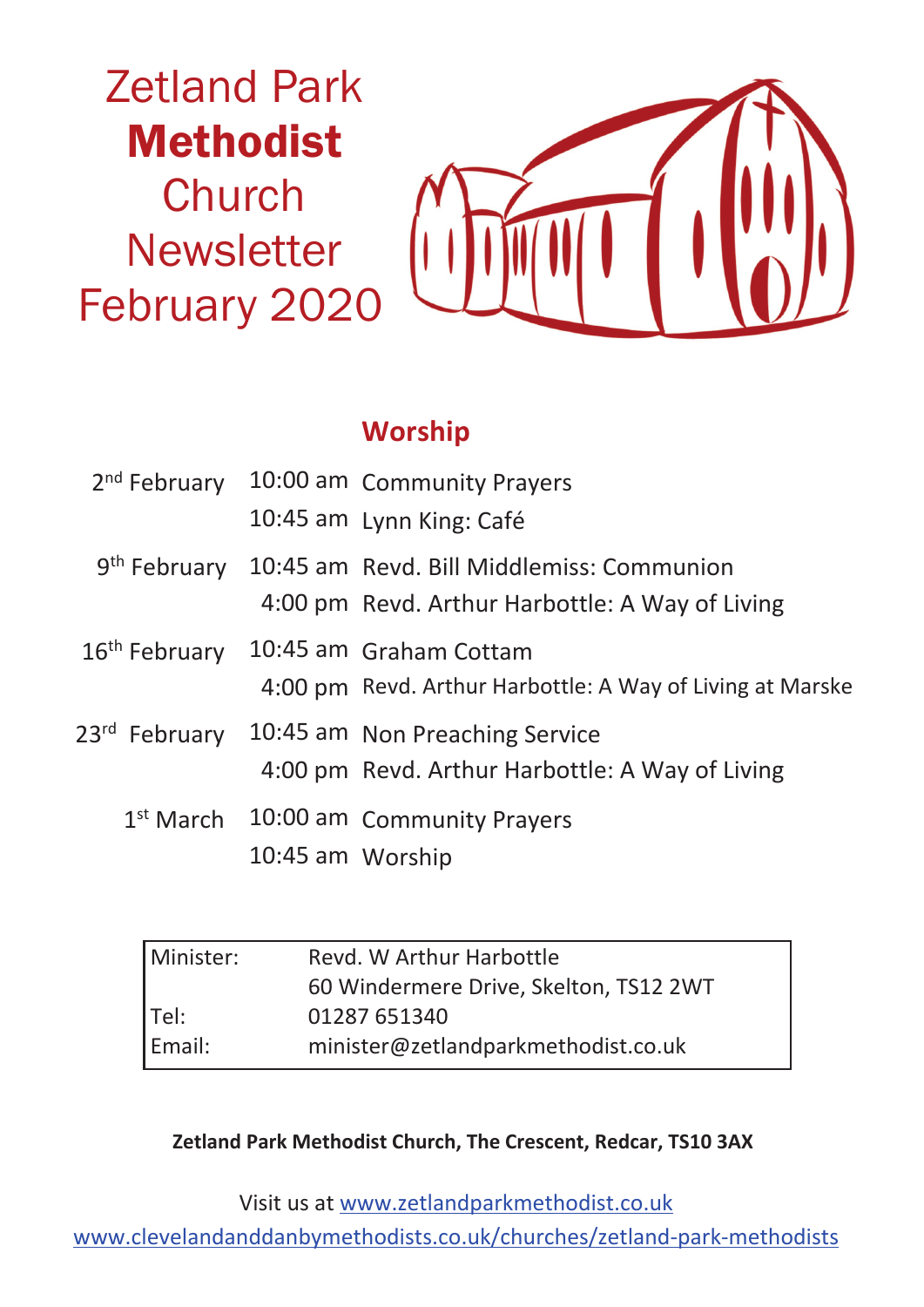# Zetland Park Methodist Church

## **Coffee Morning**

Saturday 29<sup>th</sup> February

10:00 am - 11:30 am

Drink and Bacon Bun £2.00

Cake Stall (donations welcome)

Including stalls for Friends of Redcar Cemetery

## **Christmas Smarties Tubes**

The Christmas Smarties Tube collection amounted to £243.13.

This has been sent to Zoë's Place Baby Hospice.

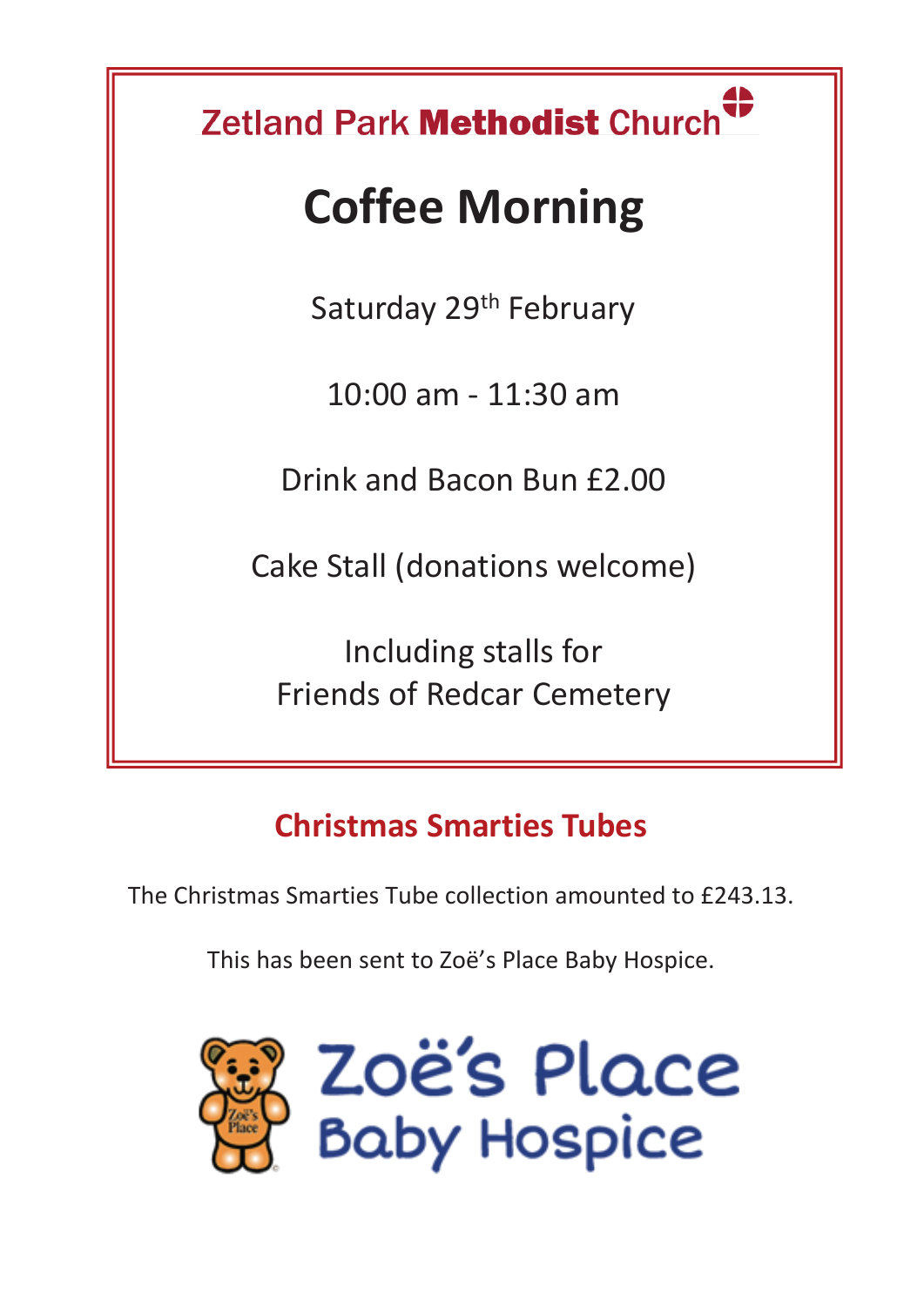#### **Community groups and charities**

On the first Sunday of each month we invite you to join us 10.00-10.15 a.m. to pray and some of that time will be for the organisation for the month. However we hope people as individuals will pray for them at other times too.

Here is a starter list of charities/organisations we thought we could include:

- 1. Sea Cadets (September 2019)
- 2. Blank Canvas (October 2019)
- 3. Friends of Redcar Cemetery (November 2019)
- 4. Redcar Education Development (December 2019)
- 5. Open the Book (January 2020)
- 6. Smiles foundation
- 7. Food Bank
- 8. Redcar Beacons

#### **What you can do:**

- Suggest charities or organisations we should include, or delete from the list.
- If you have a link, be willing to give the chocolates and prayer card to an organisation and ask them for some publicity materials, information or photos.
- Join with us to pray on the first Sunday of the month in church.

#### **DVDs and CDs for SMILES**

**I will not be collecting books for the Smiles Foundation anymore.**

I will still be pleased to receive DVDs and CDs. Also I will still collect money in the "Loose Change" jar in the foyer.

Thank you everyone who has help raise money and support this charity.

#### **FRIDAY @ TEN**

The next prayer meeting will be at 10am on:

> 28th February 13th March

Come and join us and enjoy a cuppa!

Jenny